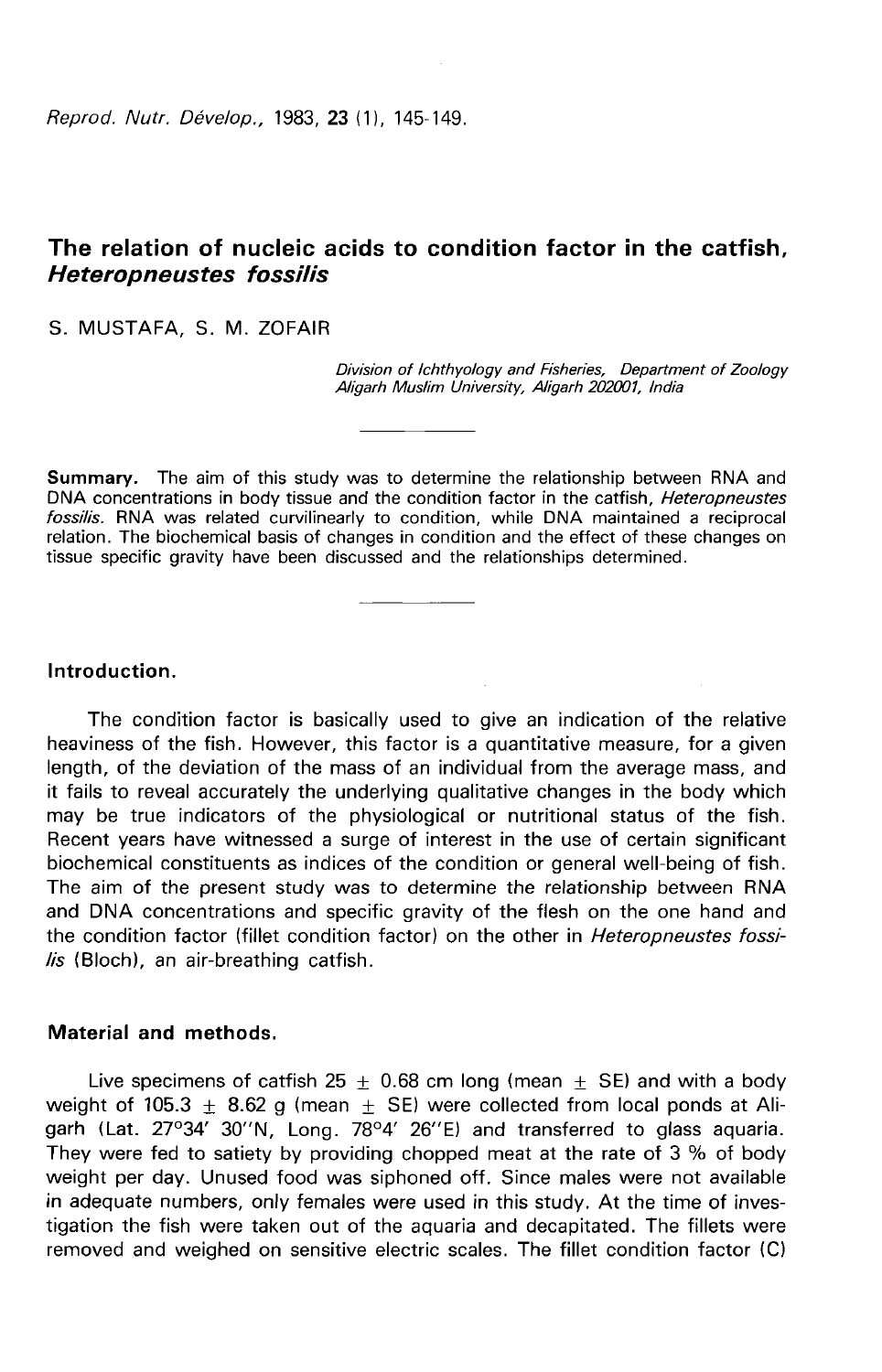was calculated according to the equation adopted by Wilkins (1967) and Mustafa and Jafri (1981) :

$$
C = \frac{W}{L^3} \times 1000
$$

where W is the weight (g) and L the length (cm) of the fillet. Specific gravity of white trunk muscle was determined according to the technique of Hasan and Jafri (1964) and Jafri et al. (1976), using the ratio : mass of tissue/mass of an equal volume of distilled water. A sample of white muscle for RNA and DNA analysis was removed from the epaxial portion of the trunk below the site of origin of the dorsal fin. Care was taken to avoid intermingling red muscle fibers. The fact that red and white muscles differ in nucleic acids and other biological constituents is amply clear from the work of Mustafa (1977a, 1978) and Shams (1980). The former author warned against taking unspecified parts of the fillet for chemical analysis as the anatomical heterogeneity of mixed samples is an influential factor and can easily skew data obtained by biochemical analysis.

For nucleic acid assays dry fat-free tissue was obtained according to the technique of Webb and Levy (1955). RNA was extracted and estimated following the method of Schneider (1957) based on the reaction of orcinol with the pentose sugar of the RNA. Values were calculated using a calibration curve comparing the optical density of RNA (micrograms) to purified yeast RNA serving as the standard.

For the extraction of DNA, a measured weight of dry fat-free sample was suspended in a known volume of 5 % trichloroacetic acid. This suspension was heated in a boiling water-bath for 30 min and then cooled to room temperature in running tap water. Loss of volume during boiling was compensated by adding the needed amounts of 5 % cold trichloroacetic acid. The sample was filtered and the DNA quantitated in the filtrate according to the technique of Ashwell (1957). With this method the cysteine-sulphuric acid reagent reacts with deoxy sugars of DNA to develop a pinkish color. The values were read off against a standard curve prepared with highly polymerized calf thymus DNA. Color intensities were read on a Bausch and Lomb Spectronic 20 Spectrophotometer. These biochemical techniques have been successfully used by the senior author in earlier work (Mustafa, 1977a, b ; 1978 ; Mustafa and Mittal, 1982 ; Mustafa and Shams, 1982). RNA and DNA values were expressed in  $\mu$ g/100 mg on a dry fatfree weight basis.

The relationships between different parameters (RNA, DNA, specific gravity, respectively) on the one hand and condition on the other were evaluated by standard regression equations using the least-squares method. The results were based on 25 observations.

## Results and discussion.

Our results show that RNA concentration increased with the fillet condition factor, while that of DNA decreased exponentially (fig. 1) ; the relation of RNA

146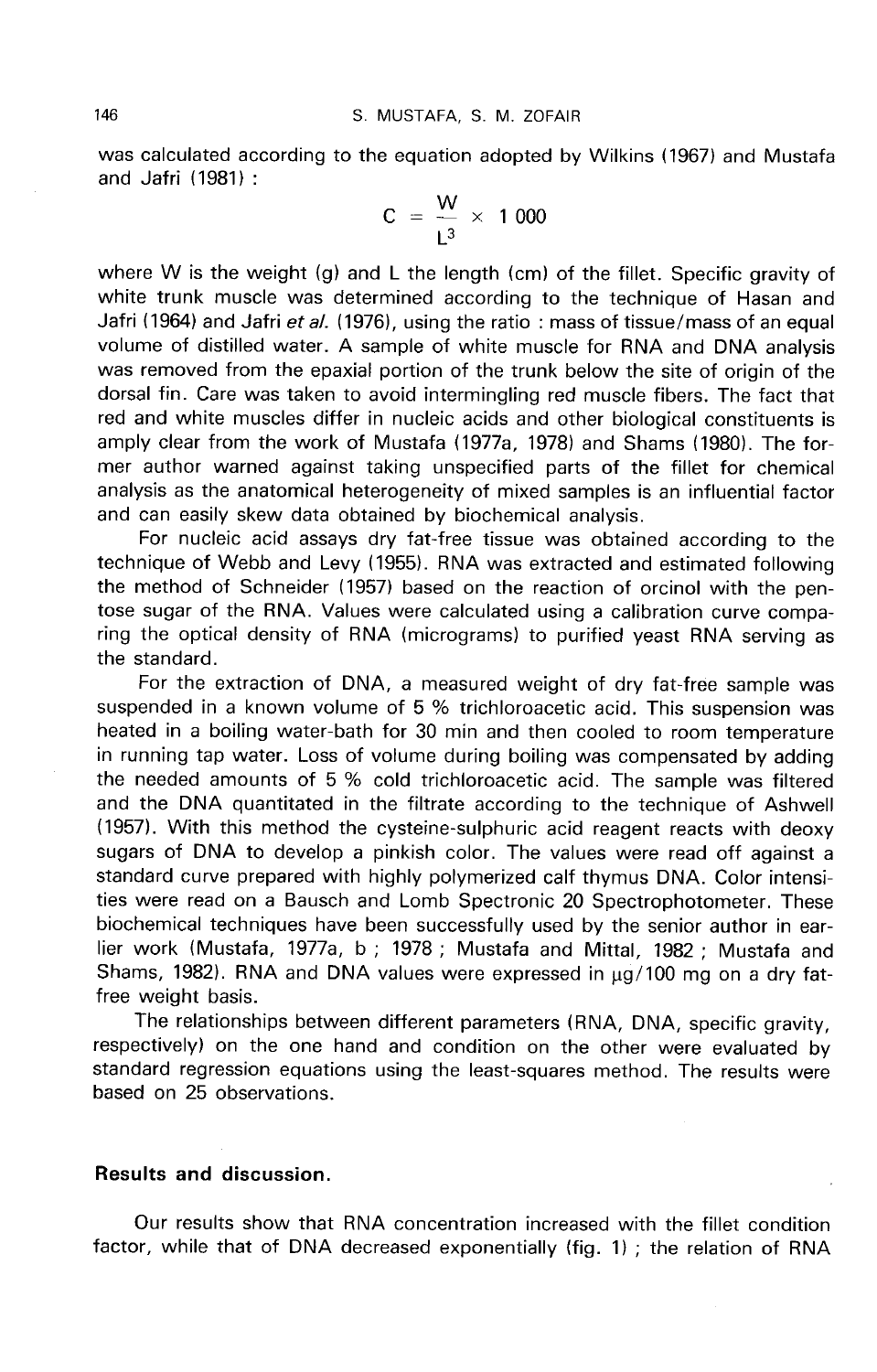was of a more curvilinear type. The method of graphic approximation of these two parameters (RNA and fillet condition factor) gives a good visual idea of the existing relationship but the empirical derivation of the value of one parameter from a given value of the other using the regression equation :

RNA,  $\mu$ g/100 mg = 159.487 + 255.280 C (correlation coefficient = 0.722) is not pertinent as the slope is not straight and the curve can be divided into segments, each being nearly rectilinear and having its own value. Therefore, there was a discrepancy between the RNA values for a particular condition evidenced on the graph and the ones calculated by the equation. The corrective factor with which the empirically computed value was multiplied varied between 0.9 and 1.03.

In an earlier paper Mustafa (1979) reported a linear relation between RNA and fillet condition factor in a murrel, *Channa punctatus*, and proposed an equation describing this relation. However, Shams (1980) working on the catfish, Clarias batrachus, suggested caution in seeking statistical relations of universal importance using regression model patterns. In view of RNA involvement in protein biosynthesis and hence growth, increase in RNA with fillet condition factor is also an indication of the effect of this nucleic acid on the robustness of fish. The work of Mustafa (1979) on the relation of RNA and protein to condition and the strikingly close relationship between these two components strengthens this view. The correlation between RNA turnover and growth rate of fish is also well established.

During weight gain for a given length, the nutrients (chiefly protein) evidently accumulate in the cell cytoplasm and orient the specific gravity of the tissue towards a definitive increase (fig. 1). The formula describing the relation of specific gravity to fillet condition factor is :



FIG. 1. - Relations of specific gravity and RNA and DNA concentrations to fillet condition factor in Heteropneustes fossilis.

Muscle tissue obtained from a fish with higher fillet condition has higher specific gravity. However, it must not be forgotten that specific gravity may be altered by many cellular components besides protein, like fat, water and ash.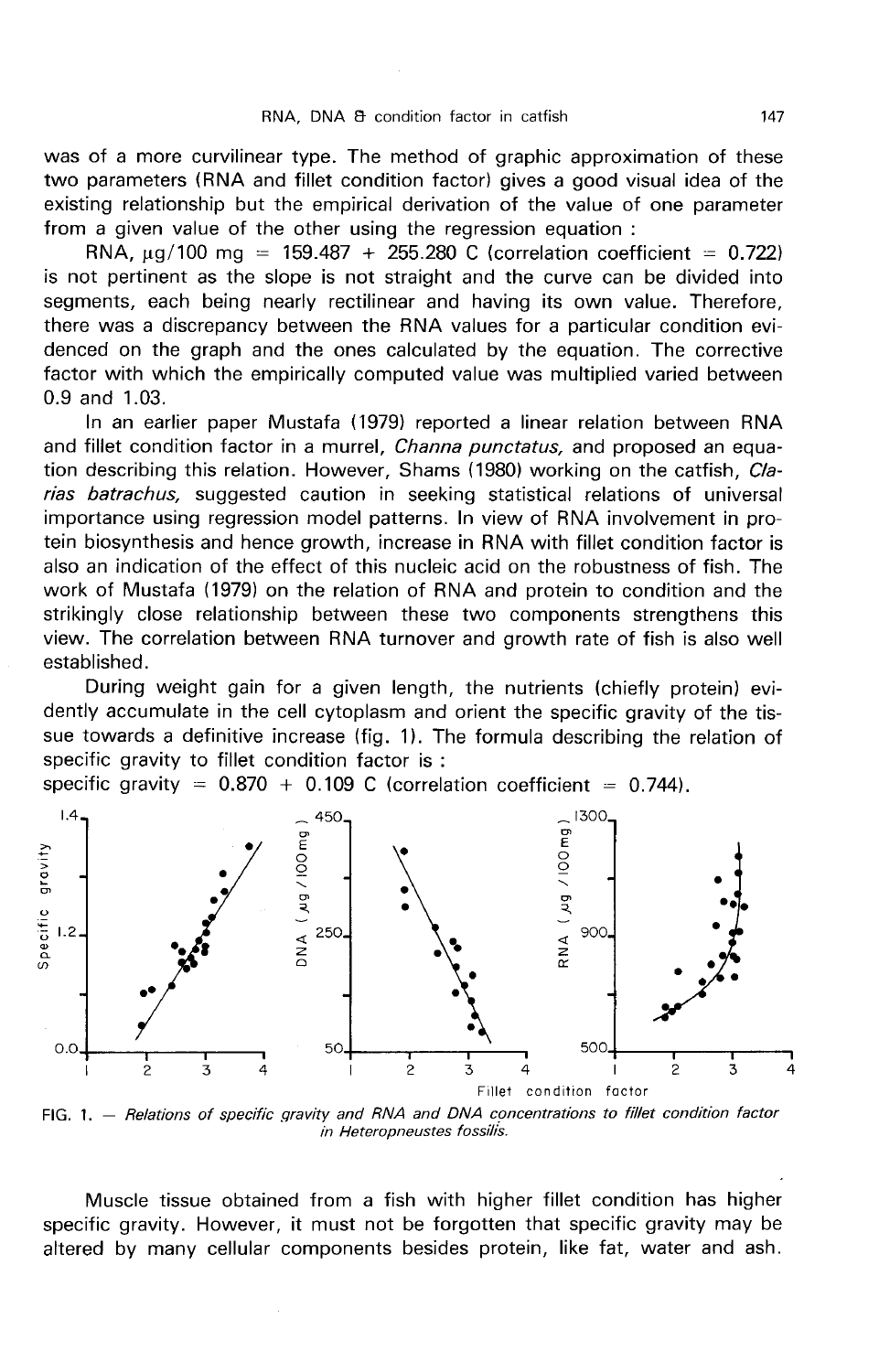Undoubtedly, the influence of protein is dominant. In any case, this variation in the specific gravity of fish tissue limits the applicability of the cube law in fishery investigations involving the length-weight relationship and the condition of fish.

The decline in DNA concentration with increase in fillet condition factor (fig. 1) in the present study does not contradict the generally accepted view of the metabolic stability of this genetic material. The apparent decrease is in the ratio of amount/unit weight of tissue and not in the DNA content/cell ratio. The regression equation establishing the relation between the two parameters is : DNA,  $\mu$ g/100 mg = 668.199 - 170.116 C (correlation coefficient = - 0.865).

Since quantitative increase in fillet weight and condition is a function of the accumulation of biochemical constituents in cells in the form of cytoplasmic inclusions (evidenced by a rise in the specific gravity of muscle tissue), a given volume of tissue becomes heavier than the equivalent volume of the sample excised from a fish of low condition factor whose cytoplasmic reserves are smaller and of lower specific gravity. Compared to a larger number of cells of lower weight, a smaller number of higher-weight cells can contribute to the unit weight of a sample. DNA content, which is related to the number of cells in the tissue, is greater in tissue samples from depleted fish (in poor condition) than in samples from robust specimens (in good condition) in which DNA seems to be diluted by the accumulation of substantial quantities of several nutrients in the cells.

The above discussion leaves no doubt that the equations expressing the relation of the condition factor of catfish to tissue nucleic acids and specific gravity permit rapid assessment of even short-term changes in growth and of the general state of cultured fish. Field biologists and fisheries management scientists require such a reliable factor to determine the condition of fishes after environmental alterations and to monitor the effects of changes in the food supply or its consumption by fish.

> Recu en juillet 1982. Accepté en septembre 1982.

Résumé. Acides nucléiques et « facteur de condition » chez le Poisson chat Heteropneustes fossilis.

Cette étude a pour but de déterminer la relation entre les concentrations tissulaires en ARN et ADN d'une part, et le « facteur de condition » d'autre part, chez le Poisson chat Heteropneustes fossilis. Cette relation n'est linéaire que dans le cas de l'ADN. Les bases biochimiques des changements de « condition » et l'effet de ces changements sur le poids spécifique des tissus sont discutés.

#### References

ASHWELL G., 1957. Colorimetric analysis of sugars : cysterine reaction of DNA. In COLO-WICK S. P., KAPLAN N. O. Methods in enzymology, Vol. 3, Acad. Press, New-York, NY.

HASAN R., JAFRI A. K., 1964. A physico-chemical analysis of ripe, unspawned eggs of some freshwater teleosts. Proc. indian Acad. Sci., 9, 1-11.